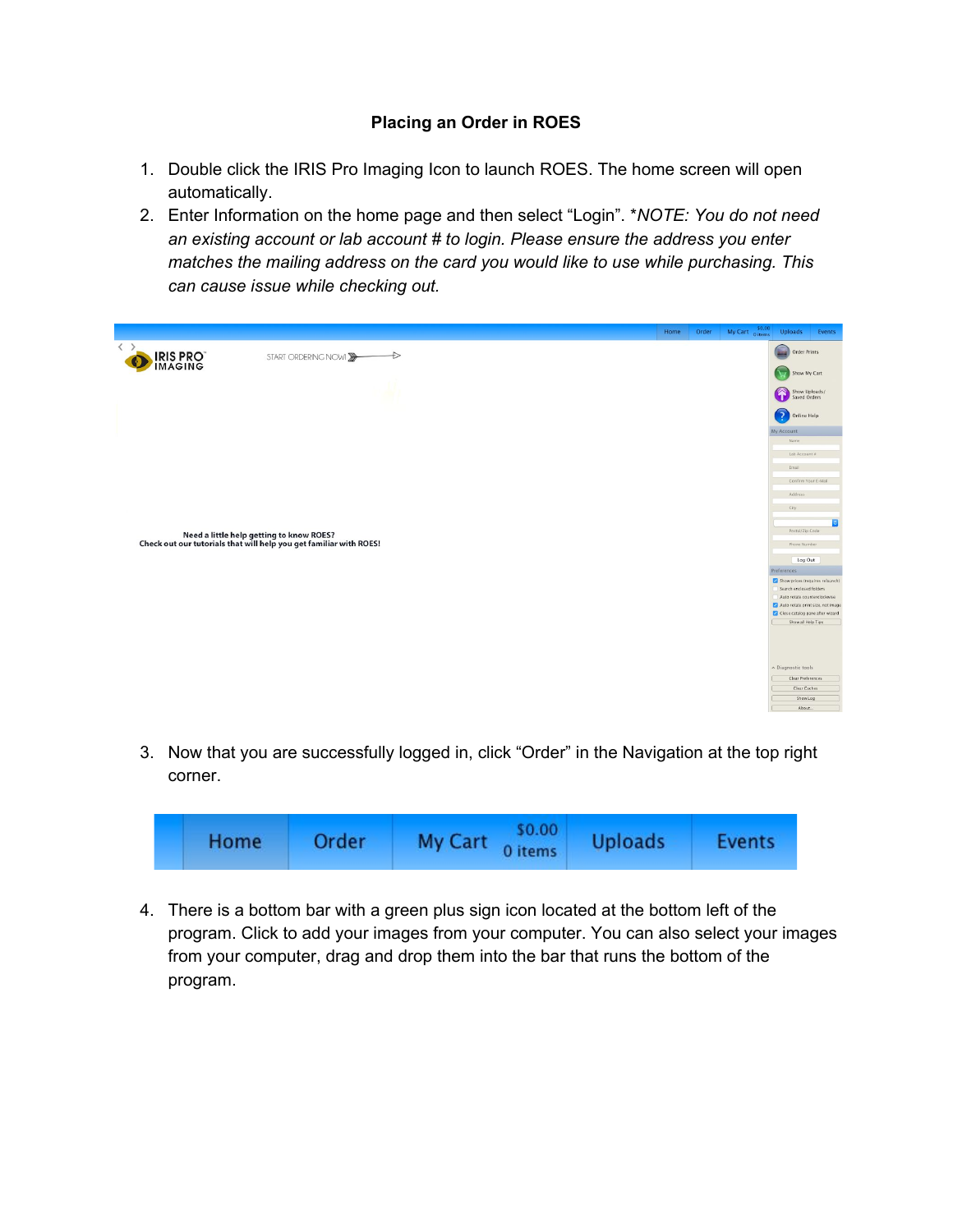

5. Select your catalogue in the dropdown at the top left corner. *\*NOTE: You can not combined items from multiple catalogues into one order. e.g. a gallery wrap and an 8x10 print cannot be purchased in the same order. If you switch catalogues, your work will be lost.*

| Pronto - No Color Correction           |
|----------------------------------------|
| Pronto -Quantity                       |
| Deluxe- with Color Correction          |
| Event/Underclass Prints                |
| Proofing - Pronto                      |
| Proofing - Deluxe                      |
| Magnetic Print -rounded corners        |
| Metal and Hardboard Photo Panels       |
| Gallery Wraps, Giclee & Fine Art Paper |
| <b>Float Wraps</b>                     |
| <b>Photo Buttons</b>                   |
| <b>Greeting Cards</b>                  |
| <b>Proof Books</b>                     |
| Sport Templates                        |
| Photo Albums                           |
| Subject Cards                          |

- 6. Select the item you would like to purchase.
- 7. Choose the image you would like to order, drag and drop it to the white space in the center of the ordering screen. You should see your image appear. If you are trying to order multiple images in the same size, you can select all the images and drag them into the white space. We have many options for editing at this point. To use ROES to its full extent, please take a look at the youtube videos available on our Resources Page.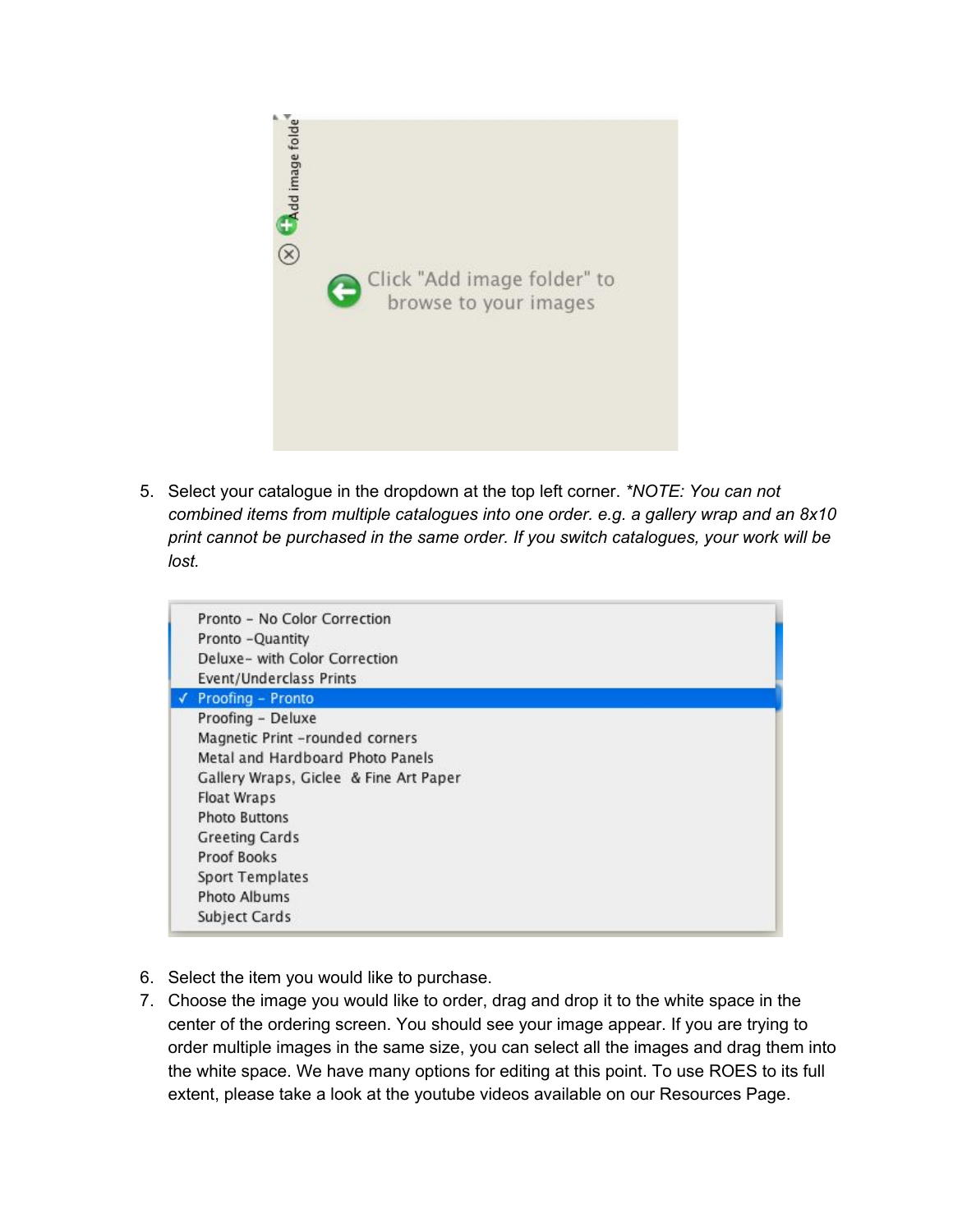

8. You will also notice an "Options" section to the right side of the software. This is where you can select paper types, mounting options, etc.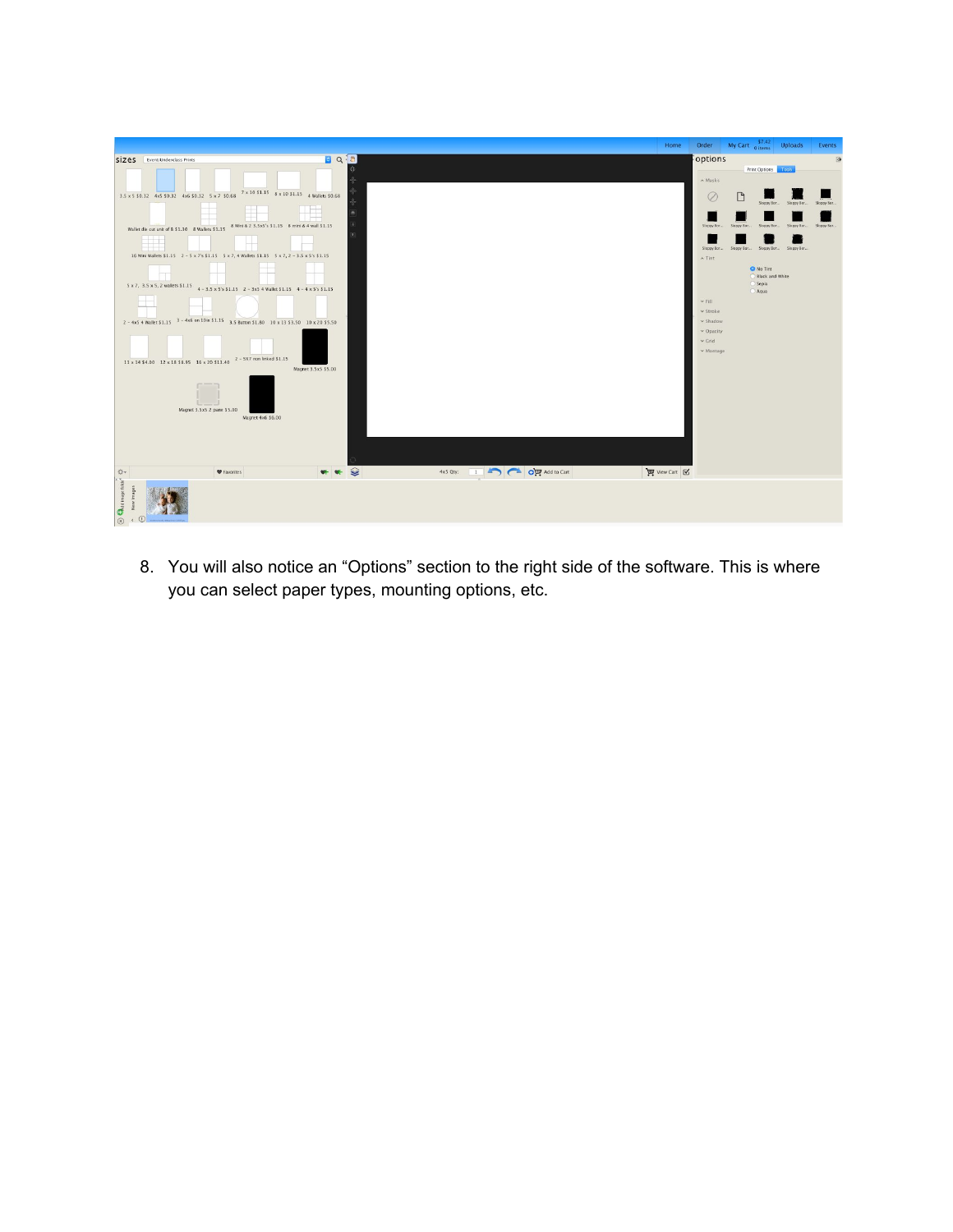| options       |            |                                   |            | $\overline{\Leftrightarrow}$ |                                                                                                         |
|---------------|------------|-----------------------------------|------------|------------------------------|---------------------------------------------------------------------------------------------------------|
|               |            | <b>Print Options</b>              | Tools      |                              |                                                                                                         |
| $\land$ Masks |            |                                   |            |                              | options<br>《                                                                                            |
|               | P          |                                   |            |                              | <b>Print Options</b><br>Tools                                                                           |
|               |            | Sloppy Bor                        | Sloppy Bor | Sloppy Bor                   | 11 x 14 Options                                                                                         |
|               |            |                                   |            |                              | ∧ Mounting                                                                                              |
| Sloppy Bor    | Sloppy Bor | Sloppy Bor                        | Sloppy Bor | Sloppy Bor                   | 1/4" Foam Board \$7.80<br>Mount Board \$7.25<br>1/2" Foam Board \$14.00<br>Black Styrene Plastic \$6.50 |
|               |            |                                   |            |                              | 3/4" Standout \$20.00<br>1 1/2" Standout \$36.00                                                        |
| Sloppy Bor    | Sloppy Bor | Sloppy Bor                        | Sloppy Bor |                              | Canvas on Masonite \$33.00<br>Bevel Ultra \$12.40                                                       |
| $\land$ Tint  |            |                                   |            |                              | ▲ Sprays / Laminate                                                                                     |
|               |            | No Tint<br><b>Black and White</b> |            |                              | Clear Lustre Spray \$1.73                                                                               |
|               |            | <b>O</b> Sepia                    |            |                              | Laminate \$7.19<br>Pebble Texture Spray \$7.08                                                          |
|               |            | Aqua                              |            |                              | $\lambda$ Texture                                                                                       |
| v Fill        |            |                                   |            |                              | Machine Canvas Texture \$0.63                                                                           |
| v Stroke      |            |                                   |            |                              | Machine Linen Texture \$0.63                                                                            |
| v Shadow      |            |                                   |            |                              | Machine Pebble Texture \$0.63                                                                           |
| v Opacity     |            |                                   |            |                              | Brush Texture \$13.14                                                                                   |
| $\vee$ Grid   |            |                                   |            |                              | A Paper Type                                                                                            |
| v Montage     |            |                                   |            |                              | <b>O</b> Lustre<br>Pearl Metallic (adds 20%) \$0.88                                                     |
|               |            |                                   |            |                              |                                                                                                         |
|               |            |                                   |            |                              |                                                                                                         |

9. Once you are happy with all editing and placement, select the "add to cart" icon directly underneath your image.



10. After you have completed ordering your images, you can view your cart by selecting the "View Cart" icon depicted below or use the "My Cart" button in the navigation at the top right corner of the program. Here you can remove items or adjust quantities.



11. When you are satisfied with your order, click the "Check Out" arrow at the bottom right hand side of the program.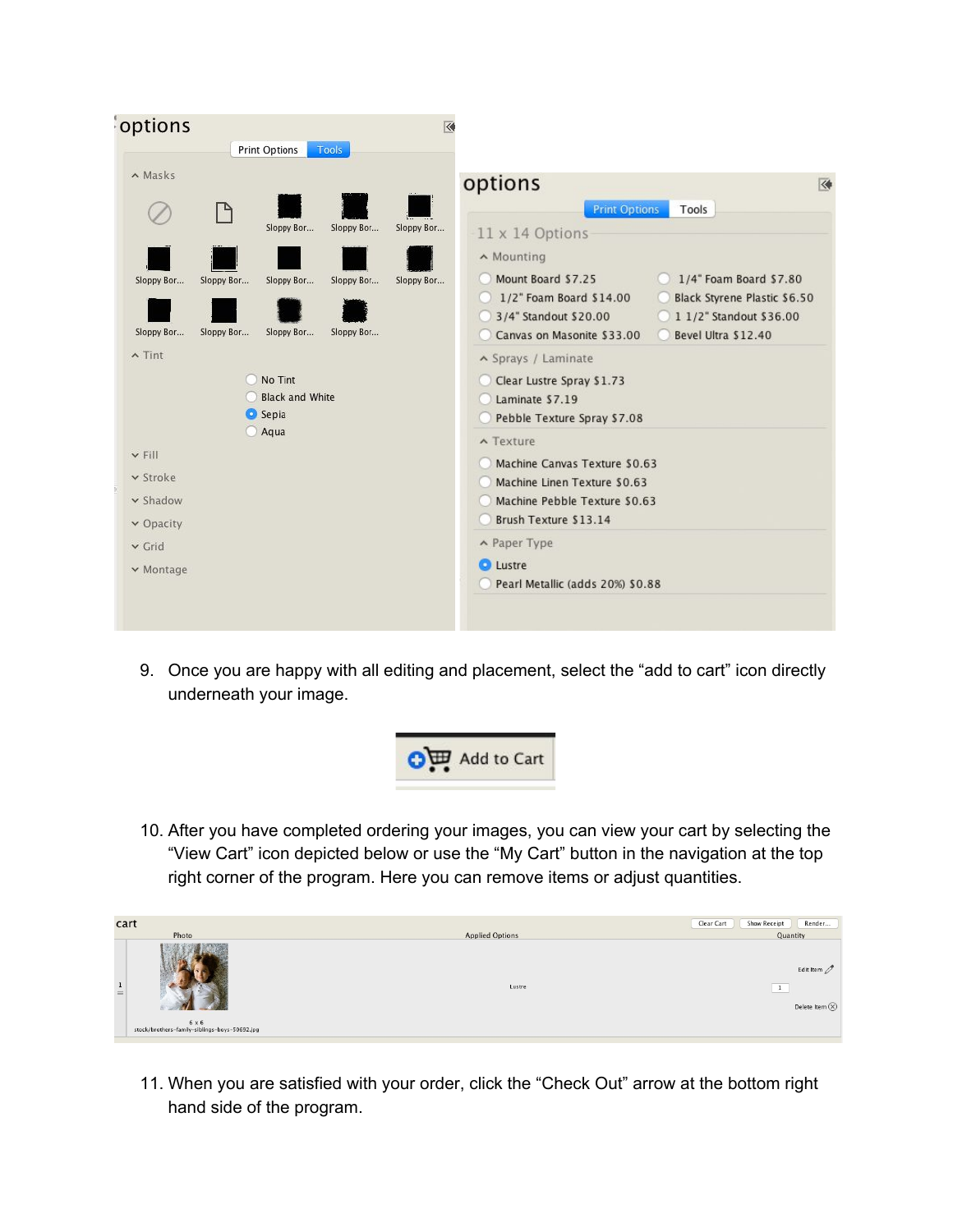12. Follow the prompts depicted below.

|                 | <b>Enter Your Account Information:</b>  |                 |        |
|-----------------|-----------------------------------------|-----------------|--------|
|                 |                                         |                 |        |
|                 | Name                                    |                 |        |
|                 | Lab Account #                           |                 |        |
|                 | Email                                   |                 |        |
|                 | Confirm Your E-Mail                     |                 |        |
|                 | <b>Address</b>                          |                 |        |
|                 | City                                    |                 |        |
|                 | Province/State                          |                 |        |
|                 | Postal/Zip Code                         |                 |        |
|                 | <b>Phone Number</b>                     |                 |        |
|                 | I am tax exempt                         | I am tax exempt |        |
|                 | Resale License No.(KY Residents ONLY)   |                 |        |
| $\times$ Cancel | Total price: \$7.42                     |                 | Next > |
|                 |                                         |                 |        |
|                 |                                         |                 |        |
|                 |                                         |                 |        |
|                 | Enter a promocode if you have one:      |                 |        |
|                 |                                         |                 |        |
|                 |                                         |                 |        |
|                 |                                         | OK              |        |
|                 | Pronto - No Color Correction promocode: |                 |        |
|                 |                                         |                 |        |
|                 |                                         |                 |        |
|                 |                                         |                 |        |
|                 |                                         |                 |        |
|                 |                                         |                 |        |
|                 |                                         |                 |        |
|                 |                                         |                 |        |
|                 |                                         |                 |        |
| $\langle$ Back  | Total price: \$7.42                     |                 | Next > |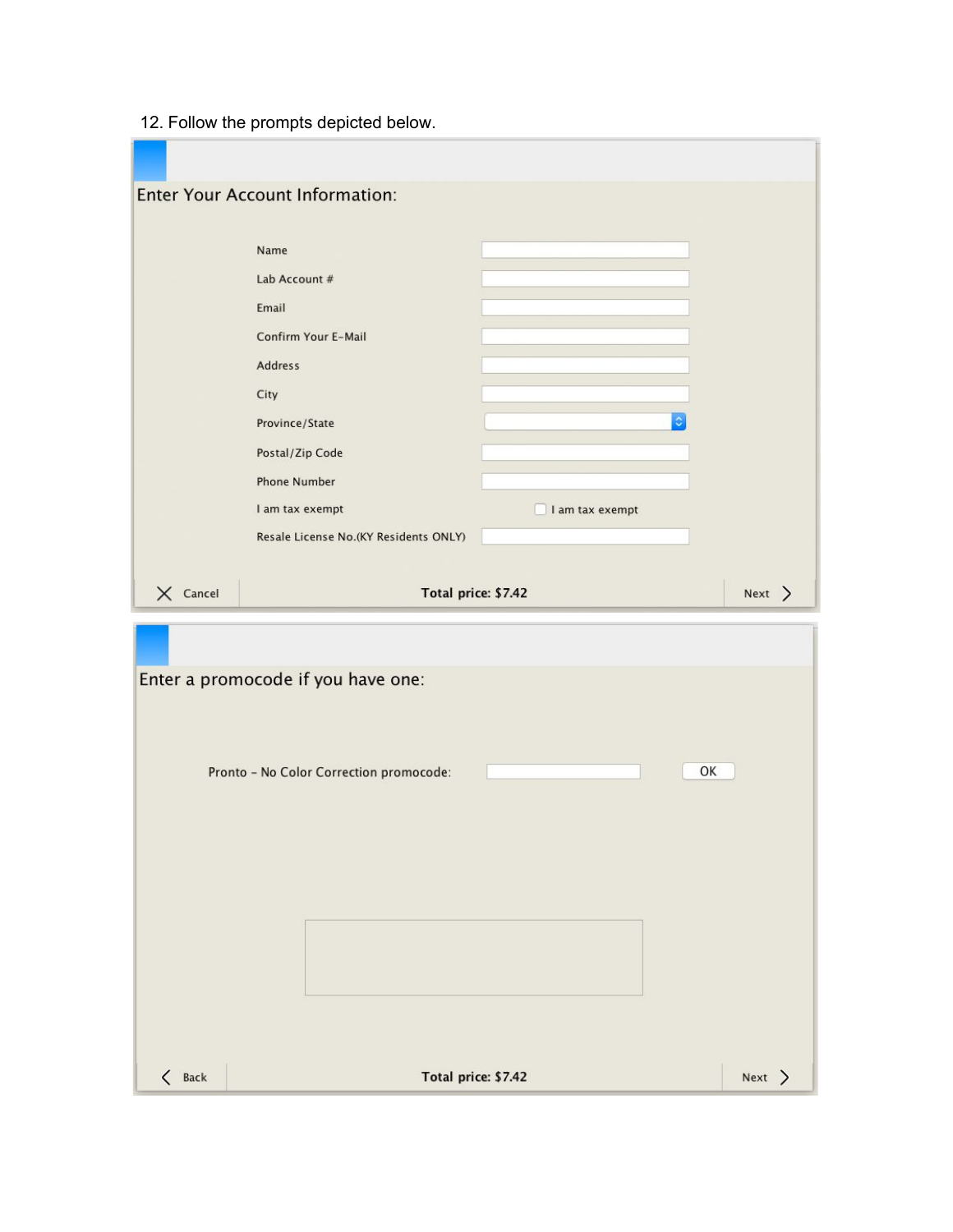| Pay via:       | Pick Up and Pay<br>0<br>Credit Card - Authorize.net                                        |        |  |
|----------------|--------------------------------------------------------------------------------------------|--------|--|
| $\langle$ Back | Total price: \$7.42                                                                        | Next > |  |
|                |                                                                                            |        |  |
| Send to us by: |                                                                                            |        |  |
|                | Send now via the Internet<br>Save for sending later<br>Save to disk for alternate delivery |        |  |